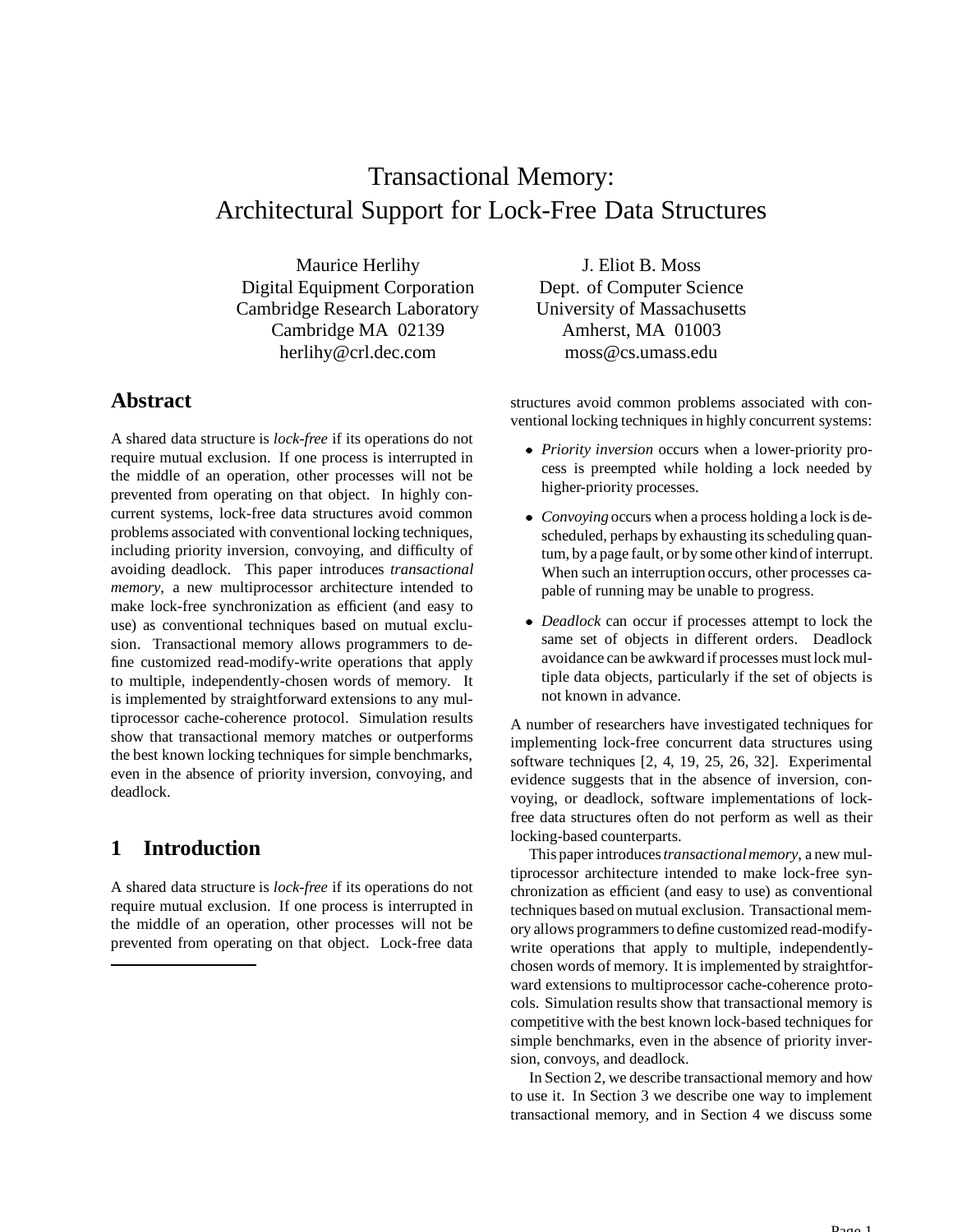alternatives. In Section 5 we present some simulation results, and in Section 6, we give a brief survey of related work.

## **2 Transactional Memory**

A *transaction* is a finite sequence of machine instructions, executed by a single process, satisfying the following properties:

- *Serializability*: Transactions appear to execute serially, meaning that the steps of one transaction never appear to be interleaved with the steps of another. Committed transactions are never observed by different processors to execute in different orders.
- *Atomicity*: Each transaction makes a sequence of tentative changes to shared memory. When the transaction completes, it either *commits*, making its changes visible to other processes (effectively) instantaneously, or it *aborts*, causing its changes to be discarded.

We assume here that a process executes only one transaction at a time. Although the model could be extended to permit overlapping or logically nested transactions, we have seen no examples where they are needed.

## **2.1 Instructions**

Transactional memory provides the following primitive instructions for accessing memory:

- *Load-transactional* (LT) reads the value of a shared memory location into a private register.
- *Load-transactional-exclusive* (LTX) reads the value of a shared memory location into a private register, "hinting" that the location is likely to be updated.
- *Store-transactional* (ST) tentatively writes a value from a private register to a shared memory location. This new value does not become visible to other processors until the transaction successfully commits(see below).

A transaction's *read set* is the set of locations read by LT, and its *write set* is the set of locations accessed by LTX or ST. Its *data set* is the union of the read and write sets.

Transactional memory also provides the following instructions for manipulating transaction state:

 *Commit* (COMMIT) attempts to make the transaction's tentative changes permanent. It *succeeds* only if no other transaction has updated any location in the transaction's data set, and no other transaction has read any location in this transaction's write set. If it succeeds, the transaction's changes to its write set become visible to other processes. If it *fails*, all changes to the write set are discarded. Either way, COMMIT returns an indication of success or failure.

- *Abort* (ABORT) discards all updates to the write set.
- *Validate* (VALIDATE) tests the current transaction status. A *successful* VALIDATE returns *True*, indicating that the current transaction has not aborted (although it may do so later). An *unsuccessful* VALIDATE returns *False*, indicating that the current transaction has aborted, and discards the transaction's tentative updates.

By combining these primitives, the programmer can define customized read-modify-write operations that operate on arbitrary regions of memory, not just single words. We also support *non-transactional* instructions, such as LOAD and STORE, which do not affect a transaction's read and write sets.

For brevity, we leave undefined how transactional and non-transactional operations interact when applied to the same location.<sup>1</sup> We also leave unspecified the precise circumstances that will cause a transaction to abort. In particular, implementations are free to abort transactions in response to certain interrupts(such as page faults, quantum expiration, etc.), context switches, or to avoid or resolve serialization conflicts.

## **2.2 Intended Use**

Our transactions are intended to replace short critical sections. For example, a lock-free data structure would typically be implemented in the following stylized way (see Section 5 for specific examples). Instead of acquiring a lock, executing the critical section, and releasing the lock, a process would:

- 1. use LT or LTX to read from a set of locations,
- 2. use VALIDATE to check that the values read are consistent,
- 3. use ST to modify a set of locations, and
- 4. use COMMIT to make the changes permanent. If either the VALIDATE or the COMMIT fails, the process returns to Step  $(1)$ .

<sup>1</sup>One sensible way to define such interactions is to consider a LOAD or STORE as a transaction that always commits, forcing any conflicting transactions to abort.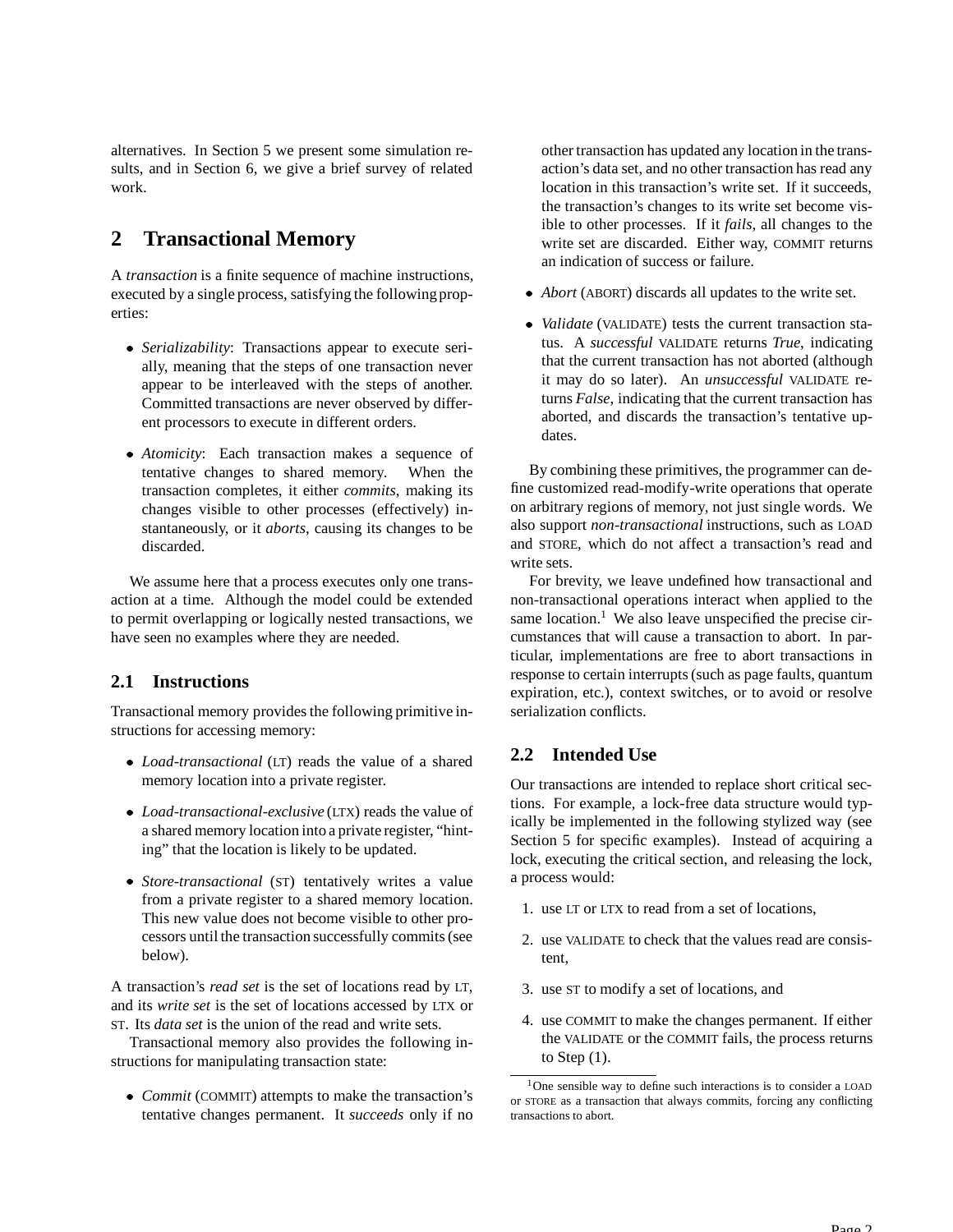A more complex transaction, such as one that chains down a linked list (see Figure 3), would alternate LT and VALIDATE instructions. When contention is high, programmers are advised to apply adaptive backoff [3, 28] before retrying.

The VALIDATE instructionis motivated by considerations of software engineering. A set of values in memory is *inconsistent* if it could not have been produced by any serial execution of transactions. An *orphan* is a transaction that continues to execute after it has been aborted (i.e., after another committed transaction has updated its read set). It is impractical to guarantee that every orphan will observe a consistent read set. Although an orphan transaction will never commit, it may be difficult to ensure that an orphan, when confronted with unexpected input, does not store into out-of-range locations, divide by zero, or perform some other illegal action. All values read before a successful VALIDATE are guaranteed to be consistent. Of course, VAL-IDATE is not always needed, but it simplifies the writing of correct transactions and improves performance by eliminating the need for *ad-hoc* checks.

Our transactions satisfy the same formal serializability and atomicity properties as database-style transactions(viz. [18]), but they are intended to be used very differently. Unlike database transactions, our transactions are short-lived activities that access a relatively small number of memory locations in primary memory. The ideal size and duration of transactions are implementation-dependent, but, roughly speaking, a transaction should be able to run to completion within a single scheduling quantum, and the number of locations accessed should not exceed an architecturallyspecified limit.

## **3 Implementation**

In this section, we give an overview of an architecture that supports transactional memory. An associated technical report [20] gives detailed protocols for both busbased (snoopy cache) and network-based (directory) architectures.

Our design satisfies the following criteria:

- Non-transactional operations use the same caches, cache controller logic, and coherence protocols they would have used in the absence of transactional memory.
- Custom hardware support is restricted to primary caches and the instructions needed to communicate with them.
- Committing or aborting a transaction is an operation local to the cache. It does not require communicating with other processes or writing data back to memory.

Transactional memory is implemented by modifying standard multiprocessor cache coherence protocols. We exploit access rights, which are usually connected with cache residence. In general, access may be non-exclusive (shared) permitting reads, or exclusive, permitting writes. At any time a memory location is either (1) not immediately accessible by any processor (i.e., in memory only), (2) accessible non-exclusively by one or more processors, or (3) accessible exclusively by exactly one processor. Most cache coherence protocols incorporate some form of these access rights.

The basic idea behind our design is simple: any protocol capable of detecting accessibility conflicts can also detect transaction conflict at no extra cost. Before a processor  $P$ can load the contents of a location, it must acquire nonexclusive access to that location. Before another processor  $Q$  can store to that location, it must acquire exclusive access, and must therefore detect and revoke 's access. If we replace these operations with their transactional counterparts, then it is easy to see that any protocol that detects potential access conflicts also detects the potential transaction conflict between  $P$  and  $Q$ .

Once a transaction conflict is detected, it can be resolved in a variety of ways. The implementation described here aborts any transaction that tries to revoke access of a transactional entry from another active transaction. This strategy is attractive if one assumes (as we do) that timer (or other) interrupts will abort a stalled transaction after a fixed duration, so there is no danger of a transaction holding resources for too long. Alternative strategies are discussed in [20].

## **3.1 Example implementation**

We describe here how to extend Goodman's "snoopy" protocol for a shared bus [15] to support transactional memory. (See [20] for similar extensions to a directory-based protocol.) We first describe the general implementation strategy, the various cache line states, and possible bus cycles. We then describe the various possible actions of the processor and the bus snooping cache logic.

## **3.1.1 General approach**

To minimize impact on processing non-transactional loads and stores, each processor maintains two caches: a *regular cache* for non-transactional operations, and a *transactional cache* for transactional operations. These caches are exclusive: an entry may reside in one or the other, but not both. Both caches are primary caches (accessed directly by the processor), and secondary caches may exist between them and the memory. In oursimulations, the regular cache is a conventional direct-mapped cache. The transactional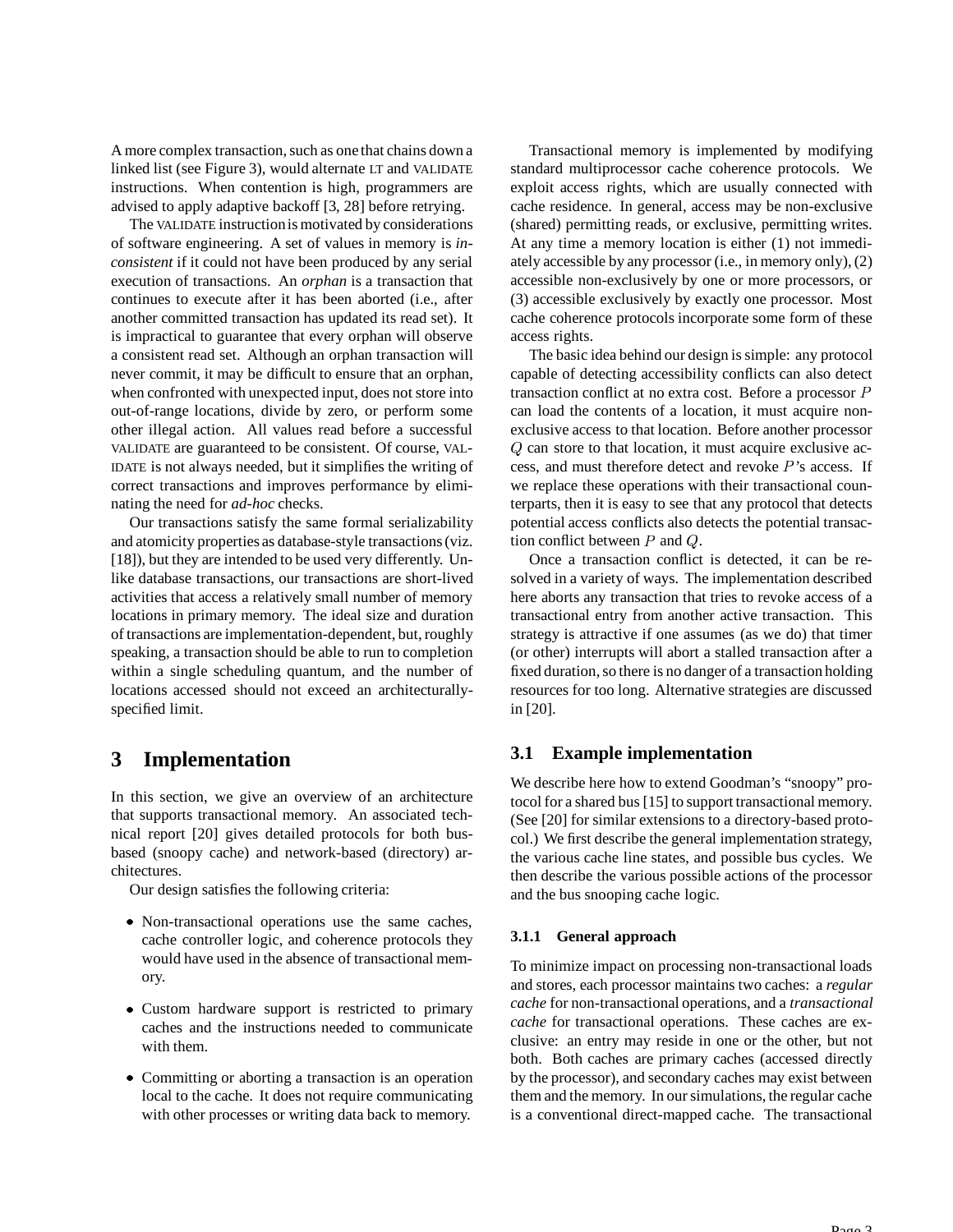| Name            | Access | Shared? | Modified?      |
|-----------------|--------|---------|----------------|
| <b>INVALID</b>  | none   |         |                |
| <b>VALID</b>    | R      | Yes     | N <sub>0</sub> |
| <b>DIRTY</b>    | R.W    | No      | Yes            |
| <b>RESERVED</b> | R.W    | Nο      | No             |

Table 1: Cache line states

| Name           | Meaning                 |
|----------------|-------------------------|
| <b>EMPTY</b>   | contains no data        |
| NORMAL         | contains committed data |
| <b>XCOMMIT</b> | discard on commit       |
| <b>XABORT</b>  | discard on abort        |

Table 2: Transactional tags

cache is a small, fully-associative cache with additional logic to facilitate transaction commit and abort. The overall hardware organization is similar to that used by Jouppi for the *victim cache* [22], and indeed one can readily extend the transactional cache to act as a victim cache as well.

The idea is that the transactional cache holds all the tentative writes, *without* propagating them to other processors or to main memory unless the transaction commits. If the transaction aborts, the lines holding tentative writes are dropped (invalidated); if the transaction commits, the lines may then be snooped by other processors, written back to memory upon replacement, etc. We assume that since the transactional cache is small and fully associative it is practical to use parallel logic to handle abort or commit in a single cache cycle.

#### **3.1.2 Cache line states**

Following Goodman, each cache line (regular or transactional) has one of the states in Table 1. The possible accesses permitted are reads and/or writes; the "Shared?" column indicates whether sharing is permitted; and the "Modified?" column indicates whether the line may differ from its copy in main memory.

The transactional cache augments these states with separate *transactional tags* shown in Table 2, used as follows. Transactional operations cache two entries: one with transactional tag XCOMMIT and one XABORT. Modifications are made to the XABORT entry. When a transaction commits, it sets the entries marked XCOMMIT to EMPTY, and XABORT to NORMAL. When it aborts, it sets entries marked XABORT to EMPTY, and XCOMMIT to NORMAL.

When the transactional cache needs space for a new en-

| Name          | Kind    | Meaning       | New access |
|---------------|---------|---------------|------------|
| <b>READ</b>   | regular | read value    | shared     |
| <b>RFO</b>    | regular | read value    | exclusive  |
| <b>WRITE</b>  | both    | write back    | exclusive  |
| <b>T_READ</b> | trans   | read value    | shared     |
| T_RFO         | trans   | read value    | exclusive  |
| <b>BUSY</b>   | trans   | refuse access | unchanged  |

Table 3: Bus cycles

try, it first searches for an EMPTY entry, then for a NORMAL entry, and finally for an XCOMMIT entry. If the XCOMMIT entry is DIRTY, it must be written back. Notice that XCOM-MIT entries are used only to enhance performance. When a ST tentatively updates an entry, the old value must be retained in case the transaction aborts. If the old value is resident in the transactional cache and dirty, then it must either be marked XCOMMIT, or it must be written back to memory. Avoiding such write-backs can substantially enhance performance when a processor repeatedly executes transactions that access the same locations. If contention is low, then the transactions will often hit dirty entries in the transactional cache.

#### **3.1.3 Bus cycles**

The various kinds of bus cycles are listed in Table 3. The READ (RFO (read-for-ownership)) cycle acquires shared (exclusive) ownership of the cache line. The WRITE cycle updates main memory when the protocol does write through; it is also used when modified items are replaced. Further, memory snoops on the bus so if a modified item is read by another processor, the main memory version is brought up to date. These cycles are all as in Goodman's original protocol. We add three new cycles. The T READ and T RFO cycles are analogous to READ and RFO, but request cache lines transactionally. Transactional requests can be *refused* by responding with a BUSY signal. BUSY helps prevent transactions from aborting each other too much. When a transaction receives a BUSY response, it aborts and retries, preventing deadlock or continual mutual aborts. This policy is theoretically subject to starvation, but could be augmented with a queueing mechanism if starvation is a problem in practice.

#### **3.1.4 Processor actions**

Each processor maintains two flags: the *transaction active* (TACTIVE) flag indicates whether a transaction is in progress, and ifso, the *transaction status*(TSTATUS) flag indicates whether that transaction is active (*True*) or aborted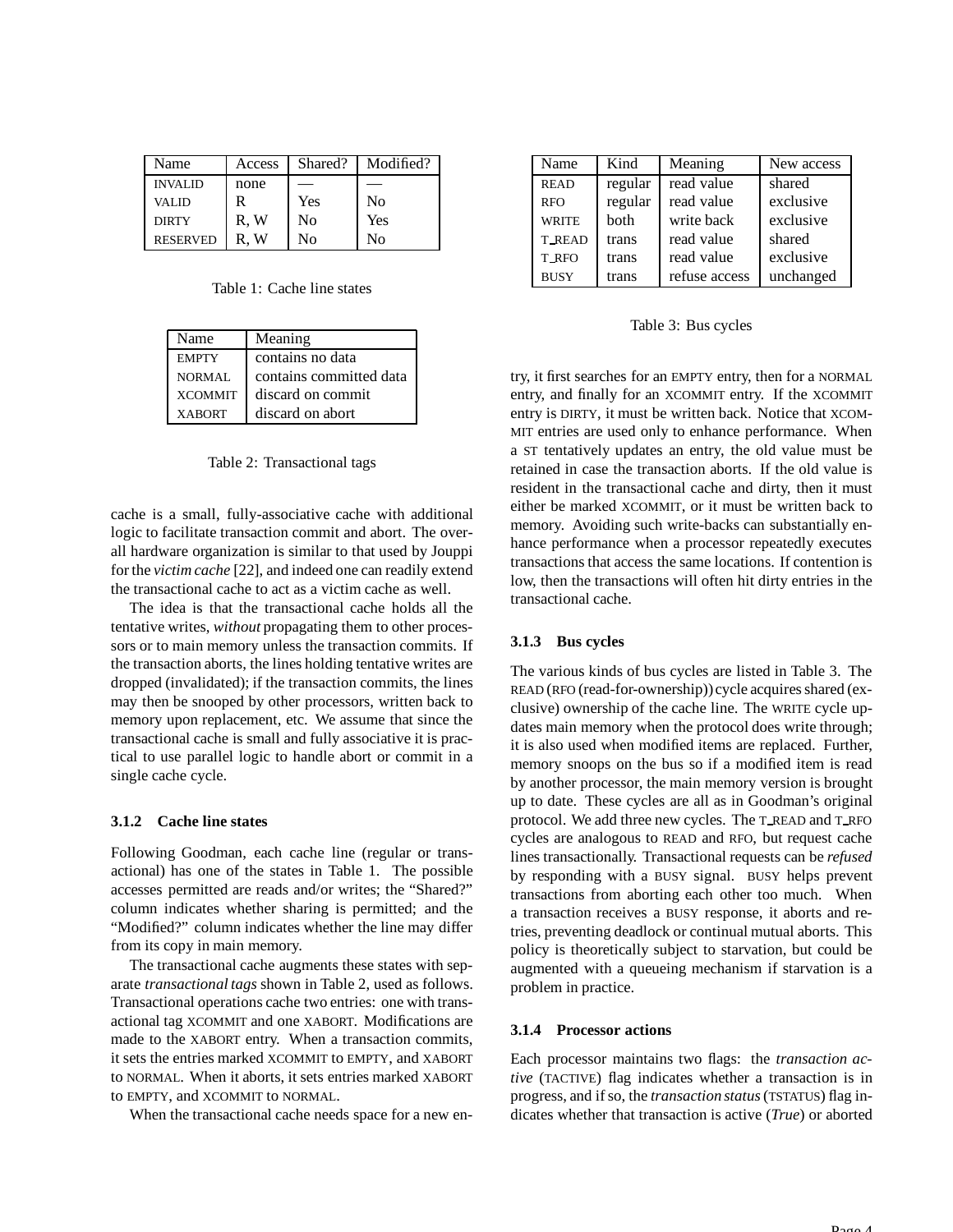(*False*). The TACTIVE flag is implicitly set when a transaction executes its first transactional operation. (This implicit approach seems more convenient than providingan explicit *start transaction*instruction.) Non-transactionaloperations behave exactly as in Goodman's original protocol. Transactional instructions issued by an aborted transaction cause no bus cycles and may return arbitrary values.<sup>2</sup>

We now consider transactional operations issued by an active transaction (TSTATUS is *True*). Suppose the operation is a LT instruction. We probe the transactional cache for an XABORT entry, and return its value if there is one. If there is no XABORT entry, but there is a NORMAL one, we change the NORMAL entry to an XABORT entry, and allocate a second entry with tag XCOMMIT and the same data.<sup>3</sup> If there is no XABORT or NORMAL entry, then we issue a T READ cycle. If it completes successfully, we set up two transactional cache entries, one tagged XCOMMIT and one XABORT, both with whatever state the Goodman protocol would get on a READ cycle. If we get a BUSY response, we abort the transaction (set TSTATUS to *False*, drop all XABORT entries, and set all XCOMMIT entries to NORMAL) and return arbitrary data.

For LTX we use a T\_RFO cycle on a miss rather than a T READ, and change the cache line state to RESERVED if the T RFO succeeds. A ST proceeds like a LTX, except it updates the XABORT entry's data. The cache line state is updated as in the Goodman protocol with LT and LTX acting like LOAD and ST acting like STORE.

The VALIDATE instruction returns the TSTATUS flag, and if it is *False*, sets the TACTIVE flag to *False* and the TSTATUS flag to *True*. The ABORT instruction discards cache entries as previously described, and sets TSTATUS to *True* and TACTIVE to *False*. Finally, COMMIT returns TSTATUS, sets TSTATUS to *True* and TACTIVE to *False*, drops all XCOMMIT cache entries, and changes all XABORT tags to NORMAL.

Interrupts and transactional cache overflows abort the current transaction.

#### **3.1.5 Snoopy cache actions**

Both the regular cache and the transactional cache snoop on the bus. A cache ignores any bus cycles for lines not in that cache. The regular cache behaves as follows. On a READ or T READ, if the state is VALID, the cache returns the value. If the state is RESERVED or DIRTY, the cache returns the value and resets the state to VALID. On a RFO or T RFO, the cache returns the data and invalidates the line.

The transactional cache behaves as follows. If TSTATUS is *False*, or if the cycle is non-transactional (READ and RFO), the cache acts just like the regular cache, except that it ignores entries with transactional tag other than NORMAL. On T\_READ, if the state is VALID, the cache returns the value, and for all other transactional operations it returns BUSY.

Either cache can issue a WRITE request when it needs to replace a cache line. The memory responds only to READ, T READ, RFO, and T RFO requests that no cache responds to, and to WRITE requests.

## **4 Rationale**

It would be possible to use a single cache for both transactional and non-transactional data. This approach has two disadvantages: (1) modern caches are usually set associative or direct mapped, and without additional mechanisms to handle set overflows, the set size would determine the maximum transaction size, and (2) the parallel commit/abort logic would have to be provided for a large primary cache, instead of the smaller transactional cache.

For programs to be portable, the instruction set architecture must guarantee a minimum transaction size, thus establishing a lower bound for the transactional cache size. An alternative approach is suggested by the LimitLESS directory-based cache coherence scheme of Chaiken, Kubiatowicz, and Agarwal [6]. This scheme uses a fast, fixedsize hardware implementation for directories. If a directory overflows, the protocol traps into software, and the software emulates a larger directory. A similar approach might be used to respond to transactional cache overflow. Whenever the transactional cache becomes full, it traps into software and emulates a larger transactional cache. This approach has many of the same advantages as the original LimitLESS scheme: the common case is handled in hardware, and the exceptional case in software.

Other transactional operations might be useful. For example, a simple "update-and-commit" operation (like STORE COND) would be useful for single-word updates. It might also be convenient for a transaction to be able to drop an item from its read or write set. Naturally, such an operation must be used with care.

One could reduce the need for VALIDATE instructions by guaranteeing that an orphan transaction that applies a LT or LTX instruction to a variable always observes some value previously written to that variable. For example, if a shared variable always holds a valid array index, then it would not be necessary to validate that index before using it. Such a change would incur a cost, however, because an orphan transaction might sometimes have to read the variable's value from memory or another processor's cache.

<sup>&</sup>lt;sup>2</sup>As discussed below in Section 4, it is possible to provide stronger guarantees on values read by aborted transactions.

<sup>3</sup>Different variations are possible here. Also, allocating an entry may involve replacing a dirty cache entry, in which case it must be written back, as previously mentioned.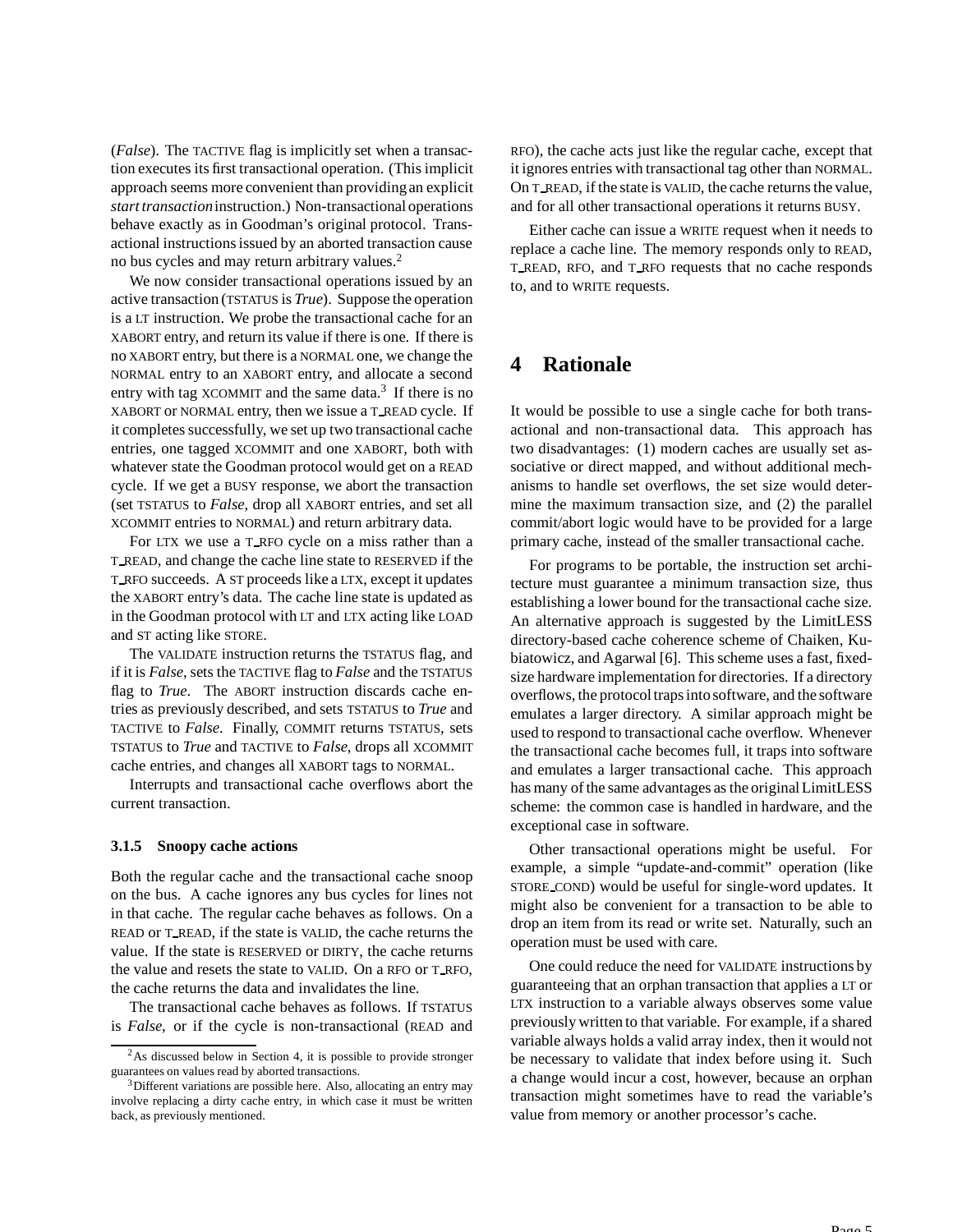## **5 Simulations**

Transactional memory is intended to make lock-free synchronization as efficient as conventional lock-based techniques. In this section, we present simulation results suggesting that transactional memory is competitive with well-known lock-based techniques on simple benchmarks. Indeed, transactional memory has certain inherent advantages: for any object that spans more than a single word of memory, techniques based on mutual exclusion must employ an explicit lock variable. Because transactional memory has no such locks, it typically requires fewer memory accesses.

We modified a copy of the Proteus simulator [5] to support transactional memory. Proteus is an executiondriven simulator system for multiprocessors developed by Eric Brewer and Chris Dellarocas of MIT. The program to be simulated is written in a superset of C. References to shared memory are transformed into calls to the simulator, which manages the cache and charges for bus or network contention. Other instructions are executed directly, augmented by cycle-counting code inserted by a preprocessor. Proteus does not capture the effects of instruction caches or local caches.

We implemented two versions of transactional memory, one based on Goodman's snoopy protocol for a bus-based architecture, and one based on the Chaiken directory protocol for a (simulated) Alewife machine [1]. Our motive in choosing these particular protocols was simply ease of implementation: the Proteus release includes implementations of both. As noted below, a more complex snoopy protocol could make spin locks more efficient.

Both simulated architectures use 32 processors. The regular cache is a direct-mapped cache with 2048 lines of size 8 bytes, and the transactional cache has 64 8-byte lines. In both architectures, a memory access (without contention) requires 4 cycles. The network architecture uses a two-stage network with wire and switch delays of 1 cycle each.

The ability to commit and abort transactions quickly is critical to the performance of transactional memory. In our simulations, each access to the regular or transactional cache, including transaction commit and abort, is counted as a single cycle. Single-cycle commit requires that the transactional cache provide logic to reset the transactional tag bits in parallel. Moreover, commit must not force newly-committed entries back to memory. Instead, in the implementations simulated here, committed entries are gradually replaced as they are evicted or invalidated by the ongoing cache coherence protocol.

We constructed three simple benchmarks, and compared transactional memory against two software mechanisms and two hardware mechanisms. The software shared int counter;

void process(int work)

{ int success =  $0$ , backoff = BACKOFF\_MIN; unsigned wait;

```
while (success < work) {
    ST(&counter, LTX(&counter) + 1);
    if (COMMIT()) {
      success++;
     backoff = BACKOFF_MIN;
    }
    else {
      wait = random() % (01 << backoff);
      while (wait--);
      if (backoff < BACKOFF_MAX)
        backoff++;
    }
 }
}
```
Figure 1: Counting Benchmark

```
typedef struct {
  Word deqs;
  Word enqs;
  Word items[QUEUE_SIZE];
} queue;
unsigned queue_deq(queue *q) {
  unsigned head, tail, result;
  unsigned backoff = BACKOFF_MIN
  unsigned wait;
  while (1) {
    result = QUEUE_EMPTY;
    tail = LTX(\&q->enqs);
    head = LTX(\&q\rightarrowdeqs);
   /* queue not empty? */
    if (head != tail) {
      result =
       LT(&q->items[head % QUEUE_SIZE]);
      /* advance counter */
      ST(\&q\text{-} > \text{deg}s, \text{ head } + 1);}
    if (COMMIT()) break;
    /* abort => backoff */wait = random() % (01 \leq k) backoff);
    while (wait--);
    if (backoff < BACKOFF_MAX)
      backoff++;
  }
  return result;
}
```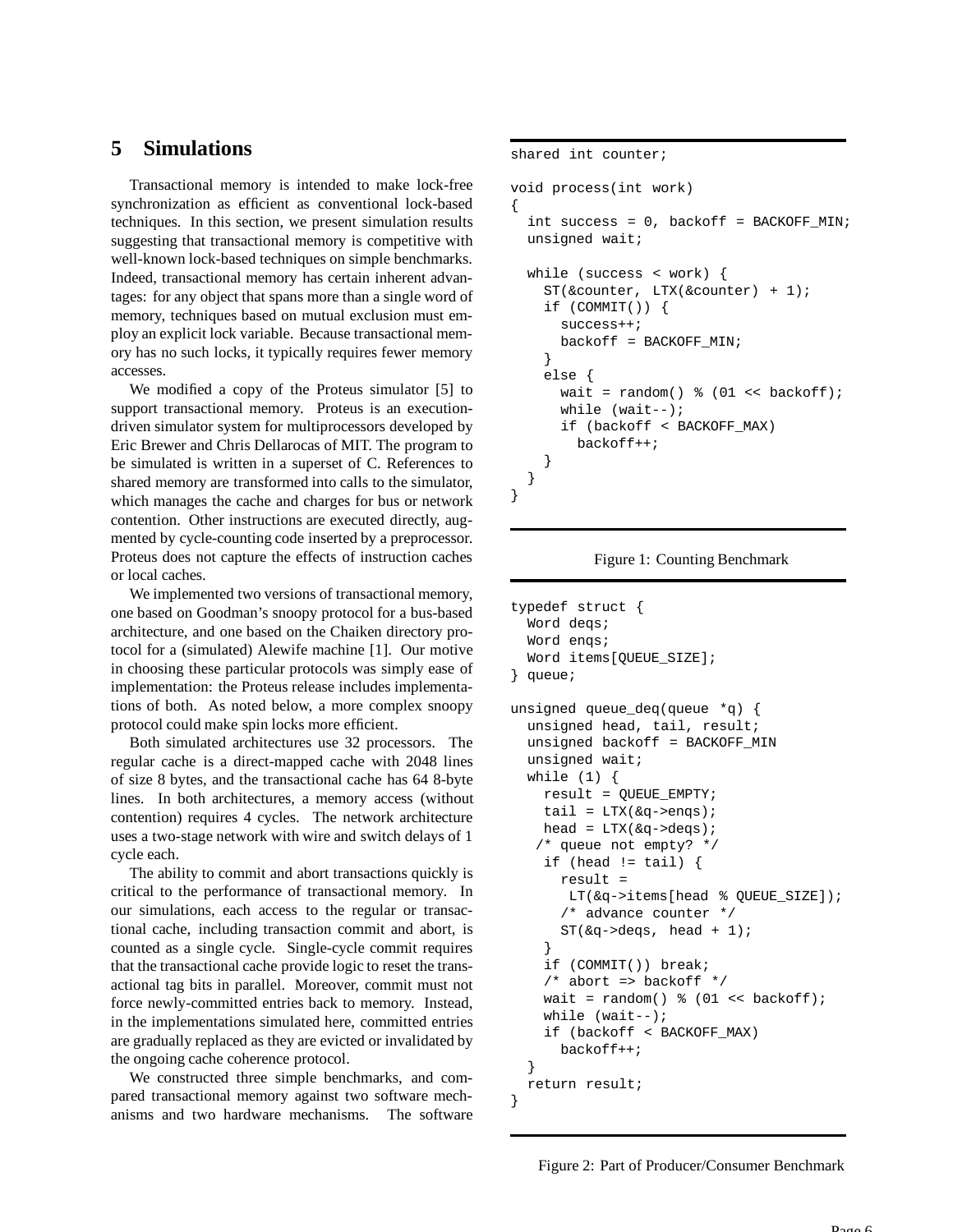```
typedef struct list_elem{
  /* next to dequeue */
  struct list_elem *next;
  /* previously enqueued */
  struct list_elem *prev;
  int value;
} entry;
shared entry *Head, *Tail;
void list_enq(entry* new) {
  entry *old_tail;
  unsigned backoff = BACKOFF_MIN;
  unsigned wait;
  new->next = new->prev = NULL;
  while (TRUE) {
   old tail = (entry*) LTX(\&Tail);
   if (VALIDATE()) {
      ST(&new->prev, old_tail);
      if (old\_tail == NULL) {
        ST(&Head, new);
      } else {
        ST(&old_tail->next, new);
      }
      ST(&Tail, new);
      if (COMMIT()) return;
    }
   wait = random() % (01 << backoff);
    while (wait--);
    if (backoff < BACKOFF_MAX)
      backoff++;
  }
```

|  |  |  |  |  |  | Figure 3: Part of Doubly-Linked List Benchmark |
|--|--|--|--|--|--|------------------------------------------------|
|--|--|--|--|--|--|------------------------------------------------|

mechanisms were (1) test-and-test-and-set (TTS) [30] spin locks with exponential backoff [3, 28], and (2) software queueing [3, 17, 27]. The hardware mechanisms were (1) LOAD LINKED/STORE COND (LL/SC) with exponential backoff, and (2) hardware queueing [16]. For a single-word counter benchmark, we ran the LL/SC implementation directly on the shared variable, while on the others we used LL/SC to implement a spin lock. Both software mechanisms perform synchronization in-line, and all schemes that use exponential backoff use the same fixed minimum and maximum backoff durations. We now give a brief review of these techniques.

A *spin lock* is perhaps the simplest way to implement mutual exclusion. Each processor repeatedly applies a *test-and-set* operation until it succeeds in acquiring the lock. As discussed in more detail by Anderson [3], this naïve technique performs poorly because it consumes excessive amounts of processor-to-memory bandwidth. On a cache-coherent architecture, the *test-and-test-and-set* [30] protocol achieves somewhat better performance by repeatedly rereading the cached value of the lock (generating no memory traffic), until it observes the lock is free, and then applying the *test-and-set* operation directly to the lock in memory. Even better performance is achieved by introducing an exponential delay after each unsuccessful attempt to acquire a lock [3, 27]. Because Anderson and Mellor-Crummey et al. have shown that TTS locks with exponential backoff substantially outperform conventional TTS locks on small-scale machines, it is a natural choice for our experiments.

The LL operation copies the value of a shared variable to a local variable. A subsequent SC to that variable will succeed in changing its value only if no other process has modified that variable in the interim. If the operation does not succeed, it leaves the shared variable unchanged. The LL/SC operations are the principal synchronization primitives providedby theMIPS II architecture [29] and Digital's Alpha [31]. On a cache-coherent architecture, these operations are implemented as single-word transactions — a SC succeeds if the processor retains exclusive access to the entry read by the LL.

In *software queuing*, a process that is unable to acquire a lock places itself on a software queue, thus eliminating the need to poll the lock. Variations of queue locks have been proposed by Anderson [3], by Mellor-Crummey and Scott [27], and by Graunke and Thakkar [17]. Our simulations use the algorithm of Mellor-Crummey and Scott. In *hardware queuing*, queue maintenance is incorporated into the cache coherence protocol itself. The queue's head is kept in memory, and unused cache lines are used to hold the queue elements. The directory-based scheme must also keep the queue tail in memory. Our simulations use a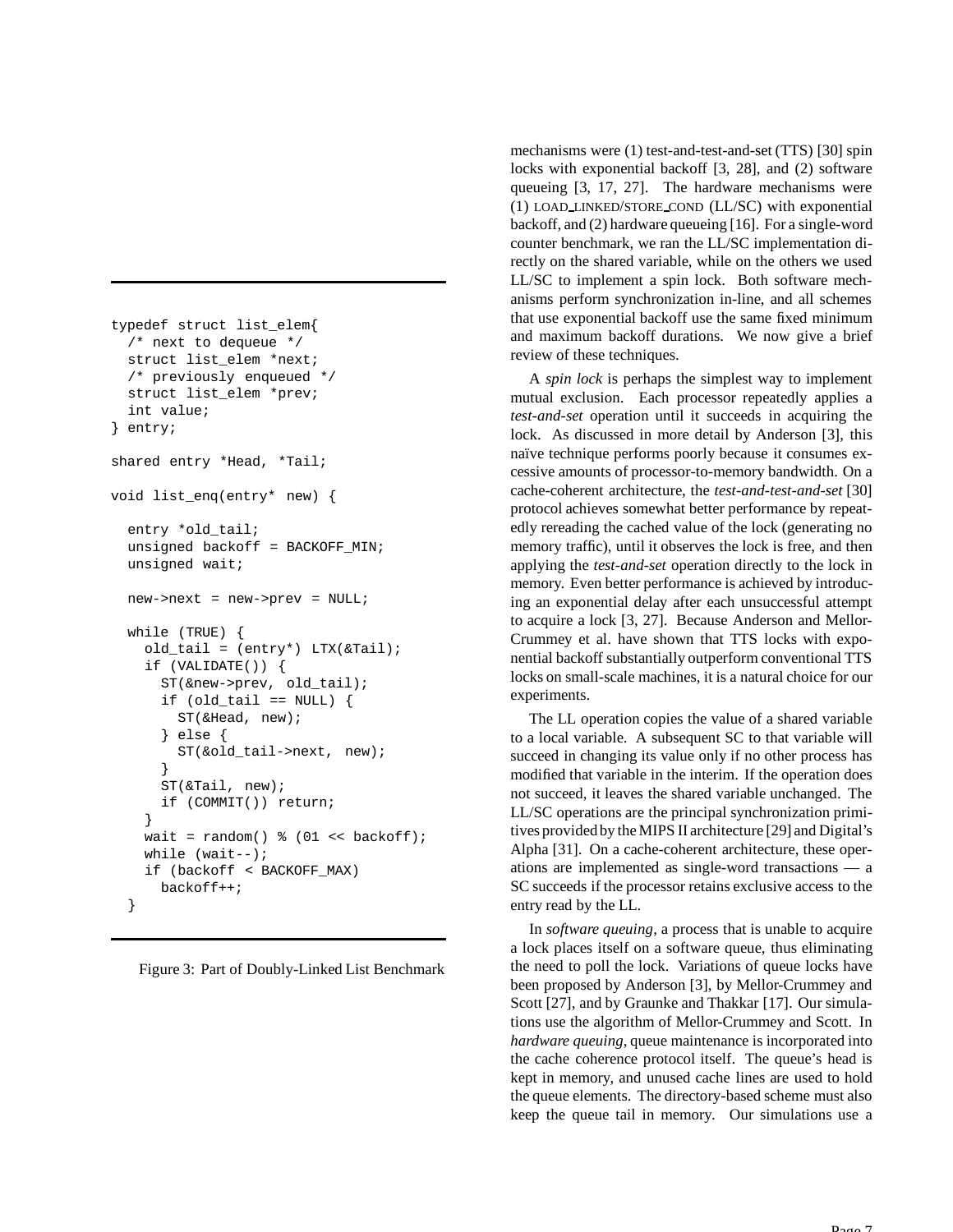queuing scheme roughly based on the QOSB mechanism of Goodman et al. [16].

### **5.1 Counting Benchmark**

In our first benchmark (code in Figure 1), each of  $n$  processes increments a shared counter  $2^{16}/n$  times, where  $n$  tions ranges from 1 to 32. In this benchmark, transactions and critical sections are very short (two shared memory accesses) and contention is correspondingly high. In Figure 4, the vertical axis shows the number of cycles needed to complete the benchmark, and the horizontal axis shows the number of concurrent processes. With one exception, transactional memory has substantially higher throughput than any of the other mechanisms, at all levels of concurrency, for both bus-based and directory-based architectures. The explanation is simple: transactional memory uses no explicit locks, and therefore requires fewer accesses to shared memory. For example, in the absence of contention, the TTS spin lock makes at least five references for each increment (a read followed by a test-and-set to acquire the lock, the read and write in the critical section, and a write to release the lock). Similar remarks apply to both software and hardware queueing.

By contrast, transactional memory requires only three shared memory accesses (the read and write to the counter, and the commit, which goes to the cache but causes no bus cycles). The only implementation that outperforms transactional memory is one that applies LL/SC directly to the counter, without using a lock variable. Direct LL/SC requires no commit operation, and thus saves a cache reference. In the other benchmarks, however, this advantage is lost because the shared object spans more than one word, and therefore the only way to use LL/SC is as a spin lock.

Several other factors influence performance. Our implementation of hardware queuing suffers somewhat from the need to access memory when adjusting the queue at the beginning and end of each critical section, although this cost might be reduced by a more sophisticated implementation. In the bus architecture, the TTS spin lock suffers because of an artifact of the particular snoopy cache protocol we adapted [15]: the first time a location is modified, it is marked *reserved* and written back. TTS would be more efficient with a cache protocol that leaves the location *dirty* in the cache.

## **5.2 Producer/Consumer Benchmark**

In the *producer/consumer* benchmark (code in Figure 2), processes share a bounded FIFO buffer, initially empty. Half of the processes produce items, and half consume them. The benchmark finishes when  $2^{16}$  operations have completed. In the bus architecture (Figure 5), all throughputs are essentially flat. Transactional memory has higher throughputs than the others, although the difference is not as dramatic as in the counting benchmark. In the network architecture, all throughputssuffer somewhat as contention increases, although the transactional memory implementations suffers least.

#### **5.3 Doubly-Linked List Benchmark**

In the *doubly-linked list* benchmark (code in Figure 3) processes share a doubly-linked list anchored by *head* and *tail* pointers. Each process dequeues an item by removing the item pointed to by *tail*, and then enqueues it by threading it onto the list at *head*. A process that removes the last item sets both *head* and *tail* to *NULL*, and a process that inserts an item into an empty list sets both *head* and *tail* to point to the new item. The benchmark finishes when  $2^{16}$  operations have completed.

This example is interesting because it has potential concurrency that is difficult to exploit by conventional means. When the queue is non-empty, each transaction modifies *head* or *tail*, but not both, so enqueuers can (in principle) execute without interference from dequeuers, and vice-versa. When the queue is empty, however, transactions must modify both pointers, and enqueuers and dequeuers conflict. This kind of state-dependent concurrency is not realizable (in any simple way) using locks, since an enqueuer does not know if it must lock the *tail* pointer until after it has locked the *head* pointer, and vice-versa for dequeuers. If an enqueuer and dequeuer concurrently find the queue empty, they will deadlock. Consequently, our locking implementations use a single lock. By contrast, the most natural way to implement the queue using transactional memory permits exactly this parallelism. This example also illustrates how VALIDATE is used to check the validity of a pointer before dereferencing it.

The execution times appear in Figure 6. The locking implementations have substantially lower throughput, primarily because they never allow enqueues and dequeues to overlap.

### **5.4 Limitations**

Our implementation relies on the assumption that transactions have short durations and small data sets. The longer a transaction runs, the greater the likelihoodit will be aborted by an interrupt or synchronization conflict<sup>4</sup>. The larger the data set, the larger the transactional cache needed, and (perhaps) the more likely a synchronization conflict will occur.

<sup>4</sup>The identical concerns apply to current implementations of the LOAD LINKED and STORE COND instructions [31, Appendix A].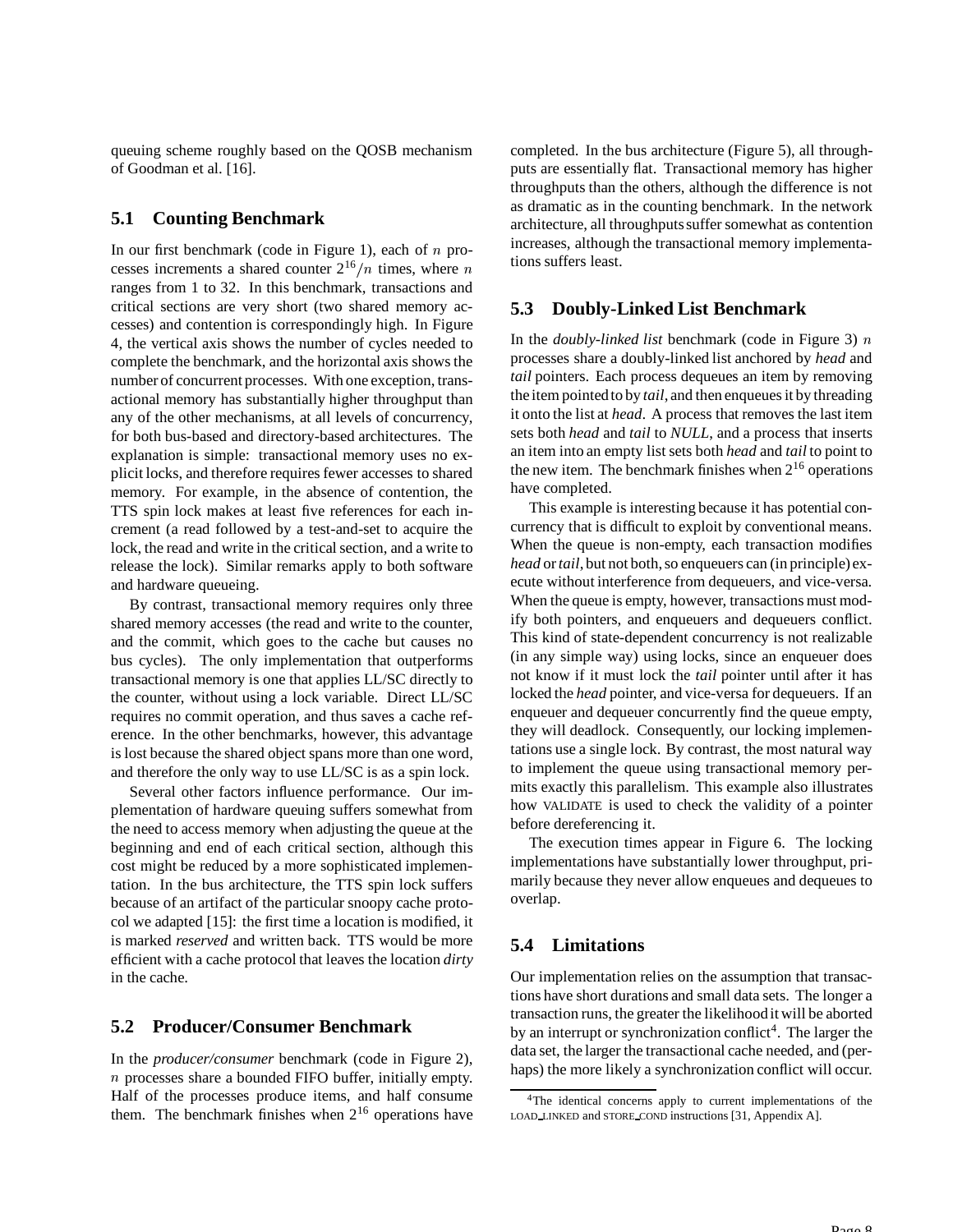

Figure 4: Counting Benchmark: Bus and Network

Such size and length restrictions are reasonable for applications that would otherwise have used short critical sections, but not for applications that would otherwise lock large objects for a long time (such as navigating a B-link tree with a large node size). Support for larger and longer transactions would require more elaborate hardware mechanisms.

The implementation described here does not guarantee forward progress, relying instead on software-level adaptive backoff to reduce the abort rate by spacing out conflicting transactions. Our simulations suggest that adaptive backoff works reasonably well when conflicting transactions have approximately the same duration. If durations differ, however, then longer transactions will be more likely to abort. Some kind of hardware queueing mechanism [16] might alleviate this limitation.

The cache coherence protocols used in our simulations provide a sequentially consistent memory [24]. A number of researchers have proposed weaker notions of correctness that permit more efficient implementations. These alternatives include processor consistency [14], weak consistency  $[9, 8]$ , release consistency  $[13]$ , and others<sup>5</sup>. Most of these models guarantee that memory will appear to be

sequentially consistent as long as the programmer executes a *barrier* (or *fence*) instruction at the start and finish of each critical section. The most straightforward way to provide transactional memory semantics on top of a weaklyconsistent memory is to have each transactional instruction perform an implicit barrier. Such frequent barriers would limit performance. We believe our implementation can be extended to require barriers only at transaction start, finish, and validate instructions.

## **6 Related Work**

Transactional memory is a direct generalization of the LOAD LINKED and STORE COND instructions originally proposed by Jensen et al. [21], and since incorporated into the MIPS II architecture [29] and Digital's Alpha [31]. The LOAD LINKED instruction is essentially the same as LTX, and STORE COND is a combination of ST and COM-MIT. The LOAD LINKED/STORE COND combination can implement any read-modify-writeoperation, but itisrestricted to a single word. Transactional memory has the same flexibility, but can operate on multiple, independently-chosen words.

We are not the first to observe the utility of performing

<sup>&</sup>lt;sup>5</sup>See Gharachorloo et al. [12] for concise descriptions of these models as well as performance comparisons.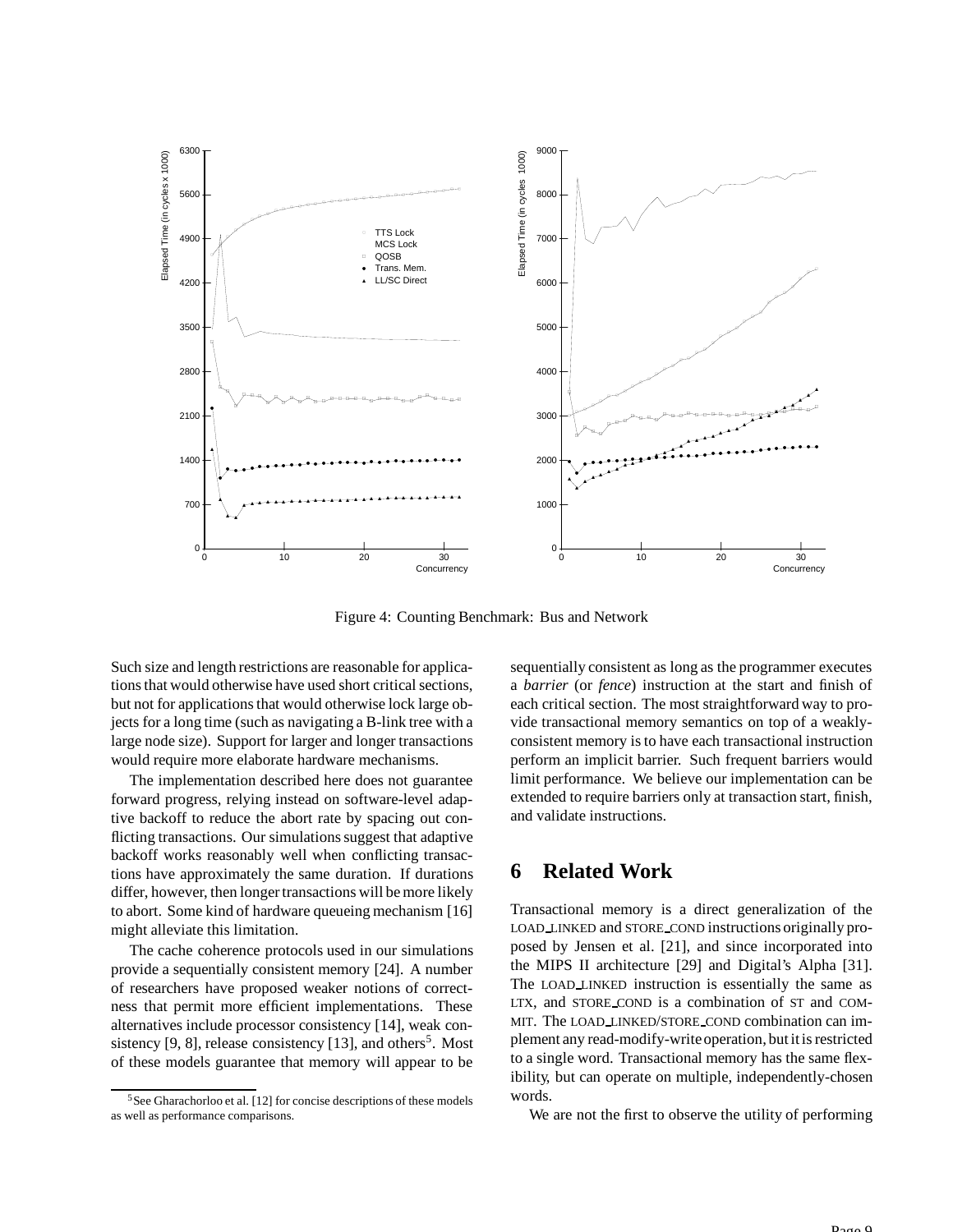

Figure 5: Producer/Consumer Benchmark: Bus and Network

atomic operations on multiple locations. For example, the Motorola 68000 provides a COMPARE&SWAP2 that operates on two independent locations. Massalin and Pu [25] use this instruction for lock-free list manipulation in an operating system kernel. Transactional memory provides more powerful support for this "lock-free" style of programming.

Other work that uses after-the-fact conflict detection to recognize violations of desired correctness conditions include Gharachorloo and Gibbons [11], who propose an implementation of release consistency that exploits an underlying invalidation-based cache protocol to detect violations of sequential consistency, and Franklin and Sohi [10], who propose a hardware architecture that optimistically parallelizes sequential code at runtime.

Other researchers who have investigated architectural support for multi-word synchronization include Knight [23], who suggests using cache coherence protocols to add parallelism to "mostly functional" LISP programs, and the IBM 801 [7], which provides support for database-style locking in hardware. Note that despite superficial similarities in terminology, the synchronization mechanisms provided by transactional memory and by the 801 are intended for entirely different purposes, and use entirely different techniques.

Our approach to performance issues has been heavily

influenced by recent work on locking in multiprocessors, including work of Anderson [3], Bershad [4], Graunke and Thakkar [17], and Mellor-Crummey and Scott [27].

## **7 Conclusions**

The primary goal of transactional memory is to make it easier to perform general atomic updates of multiple independent memory words, avoiding the problems of locks (priorityinversion, convoying, and deadlock). We sketched how it can be implemented by adding new instructions to the processor, adding a small auxiliary, transactional cache (without disturbing the regular cache), and making straightforward changes to the cache coherence protocol. We investigated transactional memory for its added functionality, but our simulations showed that it outperforms other techniques for atomic updates. This is primarily because transactional memory uses no explicit locks and thus performs fewer shared memory accesses. Since transactional memory offers both improved functionality and better performance, it should be considered in future processor architectures.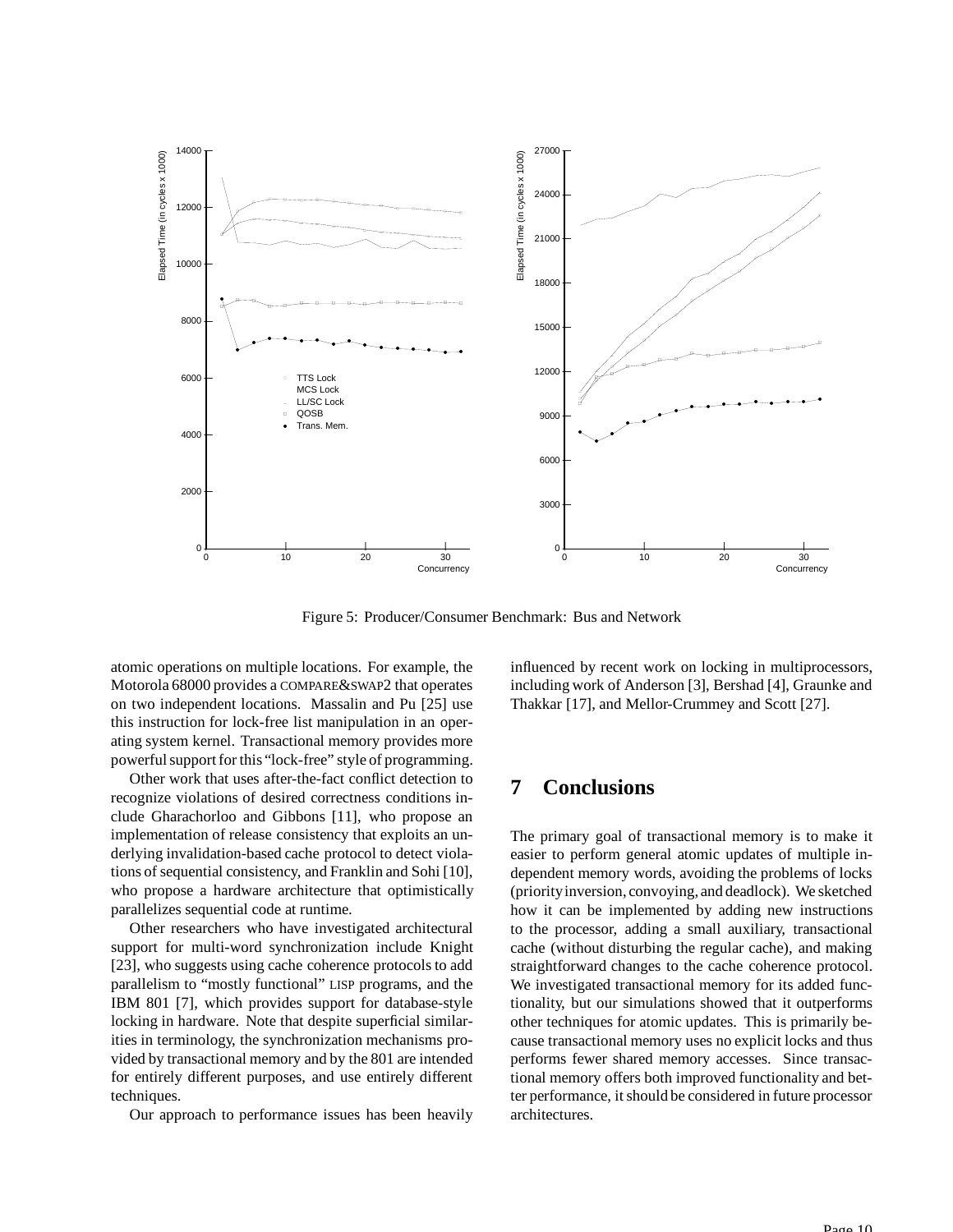

Figure 6: Doubly-Linked List Benchmark: Bus and Network

## **References**

- [1] A. Agarwal et al. The MIT Alewife machine: A large-scale distributed-memory multiprocessor. Technical Report TM-454, MIT Lab for Computer Science, 545 Technology Square, Cambridge MA 02139, March 1991. Extended version submitted for publication.
- [2] J. Allemany and E.W. Felton. Performance issues in non-blocking synchronization on shared-memory multiprocessors. In *Proceedings of the 11th Annual ACM Symposium on Principles of Distributed Computing*, pages 125–134. ACM, August 1992.
- [3] T.E. Anderson. The performance of spin lock alternatives for shared-memory multiprocessors. *IEEE Transactions on Parallel and Distributed Systems*, 1(1):6–16, January 1990.
- [4] B.N. Bershad. Practical considerations for lock-free concurrent objects. Technical Report CMU-CS-91-183, Carnegie Mellon University, Pittsburgh, PA, September 1991.
- [5] E. A. Brewer, C. N. Dellarocas, A. Colbrook, and W. E. Weihl. PROTEUS: A high-performance parallel architecture simulator. Technical Report MIT/LCS/TR-516, Massachusetts Institute of Technology, September 1991.
- [6] D. Chaiken, J. Kubiatowicz, and A. Agarwal. LimitLESS directories: a scalable cache coherence scheme. In *Proceedings of the 4th International Conference on Architectural Support for Programming Langauges and Operating Systems*, pages 224–234. ACM, April 1991.
- [7] A. Chang and M.F. Mergen. 801 storage: Architecture and programming. *ACM Transactions on Computer Systems*, 6(1):28–50, February 1988.
- [8] Michel Dubois and Christoph Scheurich. Memory access dependencies in shared-memory multiprocessors. *IEEE Transactions on Software Engineering*, 16(6):660–673,June 1990.
- [9] Michel Dubois, Christoph Scheurich, and Fayé Briggs. Memory access buffering in multiprocessors. In *Proceedings of the 13th Annual International Symposium on Computer Architecture*, pages 434–442, June 1986.
- [10] M. Franklin and G. S. Sohi. The expandable split window paradigm for exploiting fine-grain parallelism. In *Proceedings of the 19th Annual International Symposium on Computer Architecture*, pages 58–67. IEEE, May 1992.
- [11] K. Gharachorloo and P. Gibbons. Detecting violations of sequential consistency. In *Proceedings*